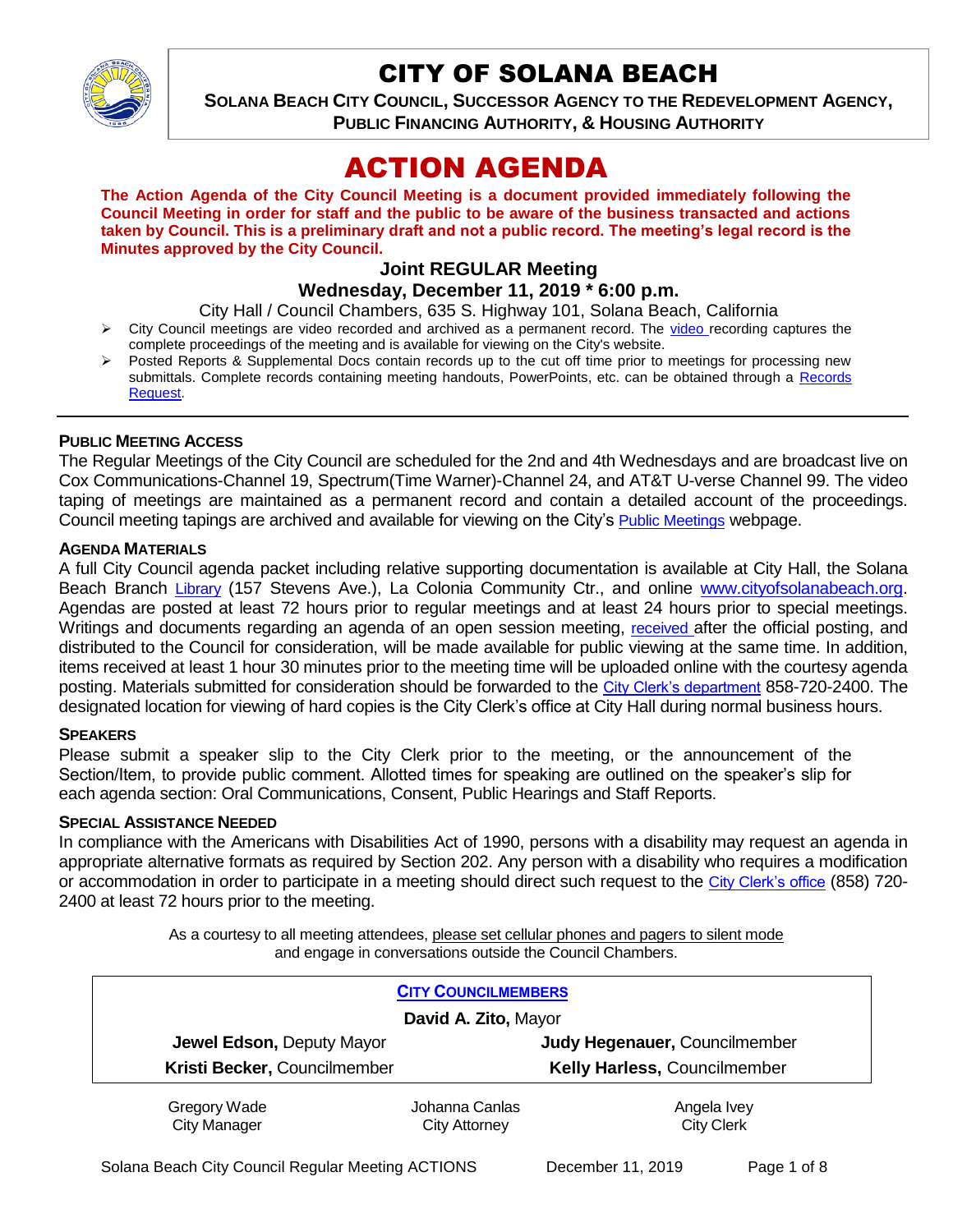#### SPEAKERS:

Please submit your speaker slip to the City Clerk prior to the meeting or the announcement of the Item. Allotted times for speaking are outlined on the speaker's slip for Oral Communications, Consent, Public Hearings and Staff Reports.

#### READING OF ORDINANCES AND RESOLUTIONS:

Pursuant to [Solana Beach Municipal Code](mailto:https://www.codepublishing.com/CA/SolanaBeach/) Section 2.04.460, at the time of introduction or adoption of an ordinance or adoption of a resolution, the same shall not be read in full unless after the reading of the title, further reading is requested by a member of the Council. If any Councilmember so requests, the ordinance or resolution shall be read in full. In the absence of such a request, this section shall constitute a waiver by the council of such reading.

# **CALL TO ORDER AND ROLL CALL:**

# **CLOSED SESSION REPORT:**

# **FLAG SALUTE:**

### **APPROVAL OF AGENDA: COUNCIL ACTION: Approved 5/0**

#### **C. STAFF REPORTS**: (C.1.)

*Submit speaker slips to the City Clerk.*

#### **C.1. Annual Mayor and Deputy Mayor Appointments.** (File 0430-20)

Recommendation: That the City Council nominate and appoint the 2020 Mayor and Deputy Mayor for a term of December 11, 2019 to December 9, 2020.

#### 1. Mayor calls for a nomination of Mayor. Call for the vote. **COUNCIL ACTION: Approved 5/0 to appoint Jewel Edson as Mayor.**

2. Appointed Mayor calls for nomination of a Deputy Mayor. Call for the vote. **COUNCIL ACTION: Approved 5/0 to appoint Judy Hegenauer as Deputy Mayor.** 

#### [Item C.1. Report \(click here\)](https://solanabeach.govoffice3.com/vertical/Sites/%7B840804C2-F869-4904-9AE3-720581350CE7%7D/uploads/Item_C.1._Report_(click_here)_12-11-19_-_O.pdf)

*Posted Reports & Supplemental Docs contain records up to the cut off time, prior to the start of the meeting, for processing new submittals. The final official record containing handouts, PowerPoints, etc. can be obtained through a Records Request to the City Clerk's Office.*

#### **PROCLAMATIONS/CERTIFICATES:** *Ceremonial*

1. National 7th Annual Sandy Hook Vigil for Gun Violence Prevention.

## **ORAL COMMUNICATIONS:**

This portion of the agenda provides an opportunity for members of the public to address the City Council on items relating to City business and not appearing on today's agenda by submitting a speaker slip (located on the back table) to the City Clerk. Comments relating to items on this evening's agenda are taken at the time the items are heard. Pursuant to the Brown Act, no action shall be taken by the City Council on public comment items. Council may refer items to the City Manager for placement on a future agenda. The maximum time allotted for each presentation is THREE MINUTES (SBMC 2.04.190). Please be aware of the timer light on the Council Dais.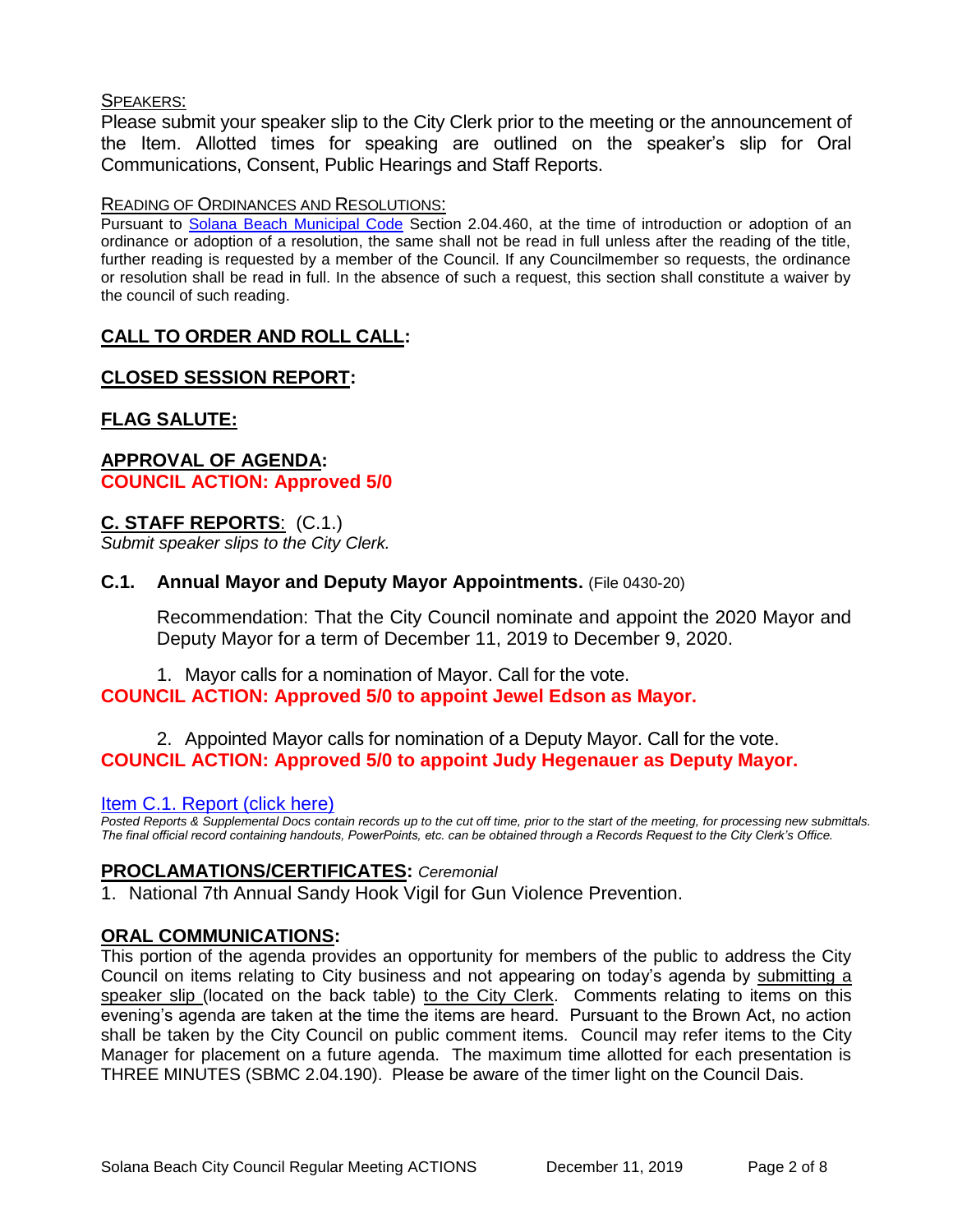# **COUNCIL COMMUNITY ANNOUNCEMENTS / COMMENTARY:**

*An opportunity for City Council to make brief announcements or report on their activities. These items are not agendized for official City business with no action or substantive discussion.* 

# **A. CONSENT CALENDAR:** (Action Items) (A.1. - A.7.)

Items listed on the Consent Calendar are to be acted in a single action of the City Council unless pulled for discussion. Any member of the public may address the City Council on an item of concern by submitting to the City Clerk a speaker slip (located on the back table) before the Consent Calendar is addressed. Those items removed from the Consent Calendar by a member of the Council will be trailed to the end of the agenda, while Consent Calendar items removed by the public will be discussed immediately after approval of the Consent Calendar.

#### **A.1. Register Of Demands.** (File 0300-30)

Recommendation: That the City Council

1. Ratify the list of demands for November 09 – November 22, 2019.

# [Item A.1. Report \(click here\)](https://solanabeach.govoffice3.com/vertical/Sites/%7B840804C2-F869-4904-9AE3-720581350CE7%7D/uploads/Item_A.1._Report_(click_here)_12-11-19_-_O.pdf)  **COUNCIL ACTION: Approved 5/0**

## **A.2. General Fund Adopted Budget for Fiscal Year 2019-2020 Changes.** (File 0330-30)

Recommendation: That the City Council

1. Receive the report listing changes made to the Fiscal Year 2019-2020 General Fund Adopted Budget.

# [Item A.2. Report \(click here\)](https://solanabeach.govoffice3.com/vertical/Sites/%7B840804C2-F869-4904-9AE3-720581350CE7%7D/uploads/Item_A.2._Report_(click_here)_12-11-19_-_O.pdf) **COUNCIL ACTION: Approved 5/0**

## **A.3. State Parks Shoreline Erosion Protection Grant Application** (File 0390-32, 0610-12)

Recommendation: That the City Council

1. Adopt **Resolution 2019-153** authorizing submittal of a Shoreline Erosion Protection Grant application to the State of California Department of Parks and Recreation, Division of Boating and Waterways and authorize the City Manager to act on behalf of the City of Solana Beach, in consultation with the City Attorney, to negotiate and execute all agreements and amendments necessary to comply with the State Parks, Division of Boating and Waterways grant requirements.

[Item A.3. Report \(click here\)](https://solanabeach.govoffice3.com/vertical/Sites/%7B840804C2-F869-4904-9AE3-720581350CE7%7D/uploads/Item_A.3._Report_(click_here)_12-11-19_-_O.pdf) **COUNCIL ACTION: Approved 5/0**

## **A.4. Citywide Janitorial Services.** (File 0700-20)

Recommendation: That the City Council

- 1. Adopt **Resolution 2019-155:**
	- a. Authorizing the City Manager to execute a one year professional services agreement with California Office Cleaning, Inc., in an amount not to exceed \$107,880, for Citywide Janitorial Services effective January 1, 2020.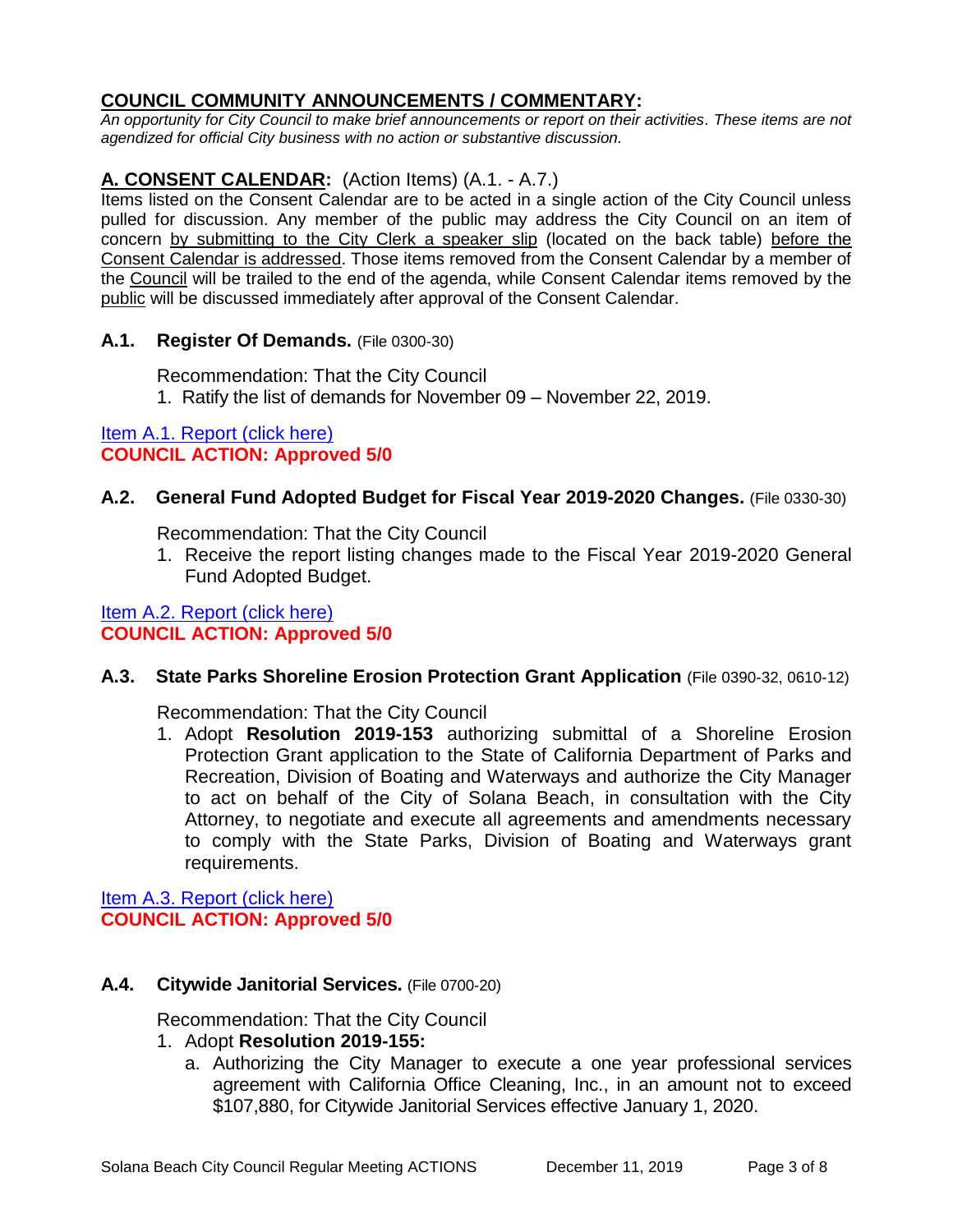b. Authorizing the City Manager to extend the agreement up to four additional years at the City's option in an amount not to exceed the amount budgeted each year.

[Item A.4. Report \(click here\)](https://solanabeach.govoffice3.com/vertical/Sites/%7B840804C2-F869-4904-9AE3-720581350CE7%7D/uploads/Item_A.4._Report_(click_here)_12-11-19_-_O.pdf) **COUNCIL ACTION: Approved 5/0**

### **A.5. Tide Beach Park Slope Paving Removal** (File 0730-20)

Recommendation: That the City Council

- 1. Adopt **Resolution 2019-152:**
	- a. Awarding a construction contract for the Tide Beach Park Slope Paving Removal Project, Bid 2019-06, in the amount of \$33,900, to Wright Construction Engineering Corp.
	- b. Approving an amount of \$10,000 for construction contingency.
	- c. Authorizing the City Manager to execute the construction contract on behalf of the City.
	- d. Authorizing the City Manager to approve cumulative change orders up to the construction contingency amount.

[Item A.5. Report \(click here\)](https://solanabeach.govoffice3.com/vertical/Sites/%7B840804C2-F869-4904-9AE3-720581350CE7%7D/uploads/Item_A.5._Report_(click_here)_12-11-19_-_O.pdf) **COUNCIL ACTION: Approved 5/0**

## **A.6. Pacific Avenue - Phase 2 Underground Utility District** (File 1010-90)

Recommendation: That the City Council

#### 1. Adopt **Resolution 2019-154**:

- a. Authorizing the City Manager to enter into Professional Services Agreements, in an amount not to exceed \$240,000, with any required consultants needed for the formation of the Pacific Avenue – Phase 2 Underground Utility District.
- b. Authorizing the City Manager to execute, on behalf of the City, a reimbursement agreement with the neighborhood coordinators for a deposit in the amount of \$35,000 for assessment engineering services for the Pacific Avenue – Phase 2 Underground Utility District.

[Item A.6. Report \(click here\)](https://solanabeach.govoffice3.com/vertical/Sites/%7B840804C2-F869-4904-9AE3-720581350CE7%7D/uploads/Item_A.6._Report_(click_here)_12-11-19_-_O.pdf) **COUNCIL ACTION: Approved 5/0**

## **A.7. City Hall Holiday Closure** (File 0520-80)

Recommendation: That the City Council

1. Adopt **Resolution 2019-159** approving the closure of City Hall on Thursday, December 26, 2019 and Monday, December 30, 2019 for miscellaneous, confidential and management employees, and approve 16-hours of additional leave to the marine safety and fire employees' leave banks.

[Item A.7. Report \(click here\)](https://solanabeach.govoffice3.com/vertical/Sites/%7B840804C2-F869-4904-9AE3-720581350CE7%7D/uploads/Item_A.7._Report_(click_here)_12-11-19_-_O.PDF)

**COUNCIL ACTION: Approved 5/0**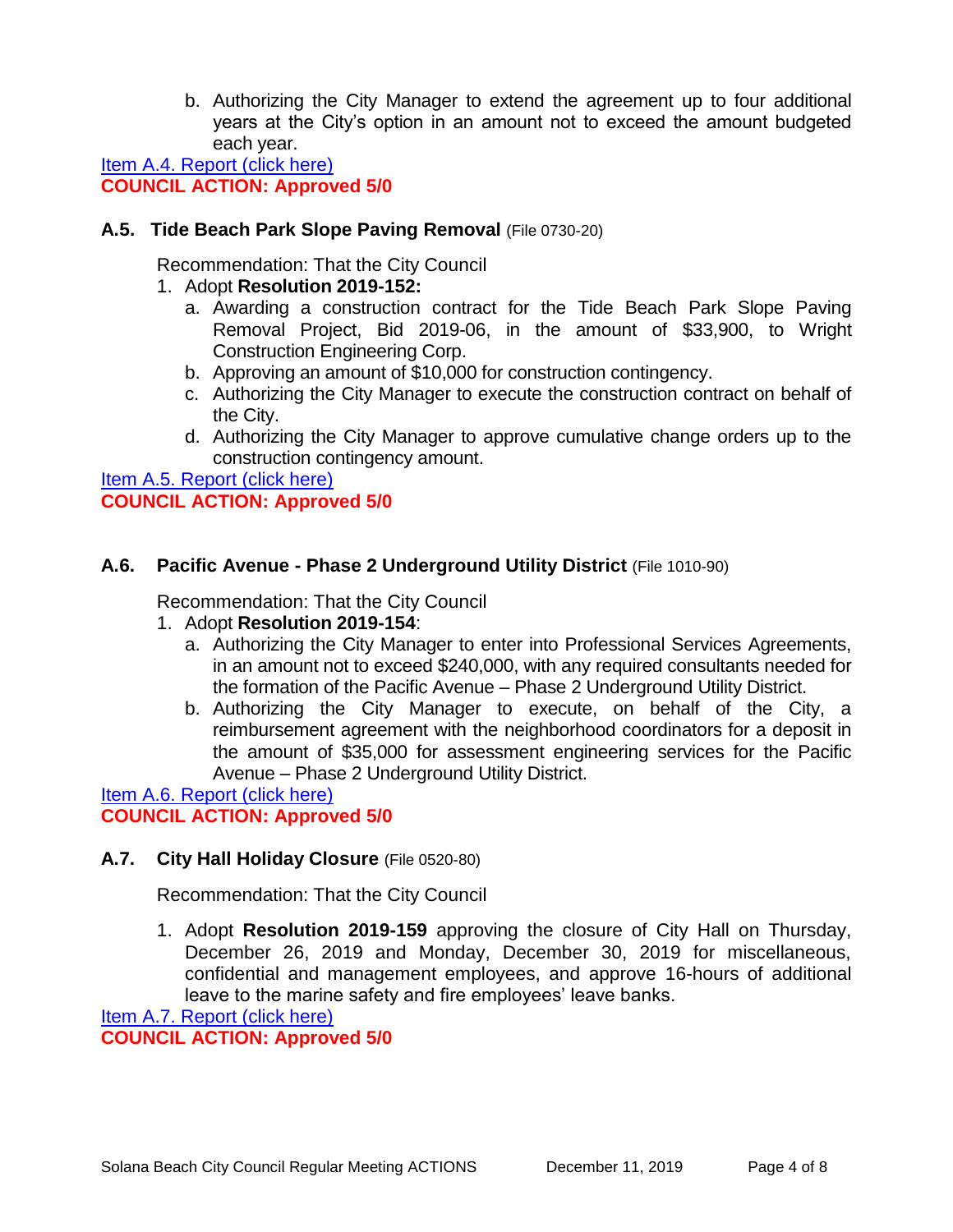# **B. PUBLIC HEARINGS:** (B.1. – B.4.)

This portion of the agenda provides citizens an opportunity to express their views on a specific issue as required by law after proper noticing by submitting a speaker slip (located on the back table) to the City Clerk. After considering all of the evidence, including written materials and oral testimony, the City Council must make a decision supported by findings and the findings must be supported by substantial evidence in the record. An applicant or designee(s) for a private development/business project, for which the public hearing is being held, is allotted a total of fifteen minutes to speak, as per SBMC 2.04.210. A portion of the fifteen minutes may be saved to respond to those who speak in opposition. All other speakers have three minutes each. Please be aware of the timer light on the Council Dais.

## **B.1. Introduce (1st Reading) Ordinance 508 – Providing Regulations Concerning Accessory Dwelling Units and Junior Accessory Dwelling Units** (File 0610-10)

Recommendation: That the City Council

- 1. Conduct the Public Hearing: Open the public hearing, Report Council disclosures, Receive public testimony, Close the public hearing.
- 2. Find the project exempt from the California Environmental Quality Act pursuant to Section 15303 and Section 15061(b)(3) of the State CEQA Guidelines; and
- 3. Introduce **Ordinance 508** regulating the development of accessory dwelling units.

## [Item B.1. Report \(click here\)](https://solanabeach.govoffice3.com/vertical/Sites/%7B840804C2-F869-4904-9AE3-720581350CE7%7D/uploads/Item_B.1._Report_(click_here)_12-11-19_-_O.pdf)

[Item B.1. Updated Report #1 \(12-11-19 at 1:20pm\)](https://solanabeach.govoffice3.com/vertical/Sites/%7B840804C2-F869-4904-9AE3-720581350CE7%7D/uploads/Item_B.1._Updated_Report_1.pdf)

*Posted Reports & Supplemental Docs contain records up to the cut off time, prior to the start of the meeting, for processing new submittals. The final official record containing handouts, PowerPoints, etc. can be obtained through a Records Request to the City Clerk's Office.* **COUNCIL ACTION: Approved 5/0 with modifications.**

# **B.2. Solana Energy Alliance Community Choice Aggregation Implementation Plan Amendment** (File 1010-45)

Recommendation: That the City Council

1. Adopt **Resolution 2019 - 156** approving the Solana Energy Alliance Implementation Plan Amendment[.](https://solanabeach.govoffice3.com/vertical/Sites/%7B840804C2-F869-4904-9AE3-720581350CE7%7D/uploads/Item_B.2._Report_(click_here)_12-11-19_-_O.pdf)

## [Item B.2. Report \(click here\)](https://solanabeach.govoffice3.com/vertical/Sites/%7B840804C2-F869-4904-9AE3-720581350CE7%7D/uploads/Item_B.2._Report_(click_here)_12-11-19_-_O.pdf)

*Posted Reports & Supplemental Docs contain records up to the cut off time, prior to the start of the meeting, for processing new submittals. The final official record containing handouts, PowerPoints, etc. can be obtained through a Records Request to the City Clerk's Office.* **COUNCIL ACTION: Approved 5/0**

#### **B.3. Public Hearing: 652 Stevens Ave., Applicant: 652 Stevens LLC, Case 17-17-34.** (File 0600-40)

The proposed project meets the minimum zoning requirements under the SBMC, may be found to be consistent with the General Plan and may be found, as conditioned, to meet the discretionary findings required as discussed in this report to approve a DRP and SDP. Therefore, Staff recommends that the City Council:

- 1. Conduct the continued Public Hearing: Report Council Disclosures, Receive Public Testimony, and Close the Public Hearing.
- 2. Find the project exempt from the California Environmental Quality Act pursuant to Section 15303 of the State CEQA Guidelines; and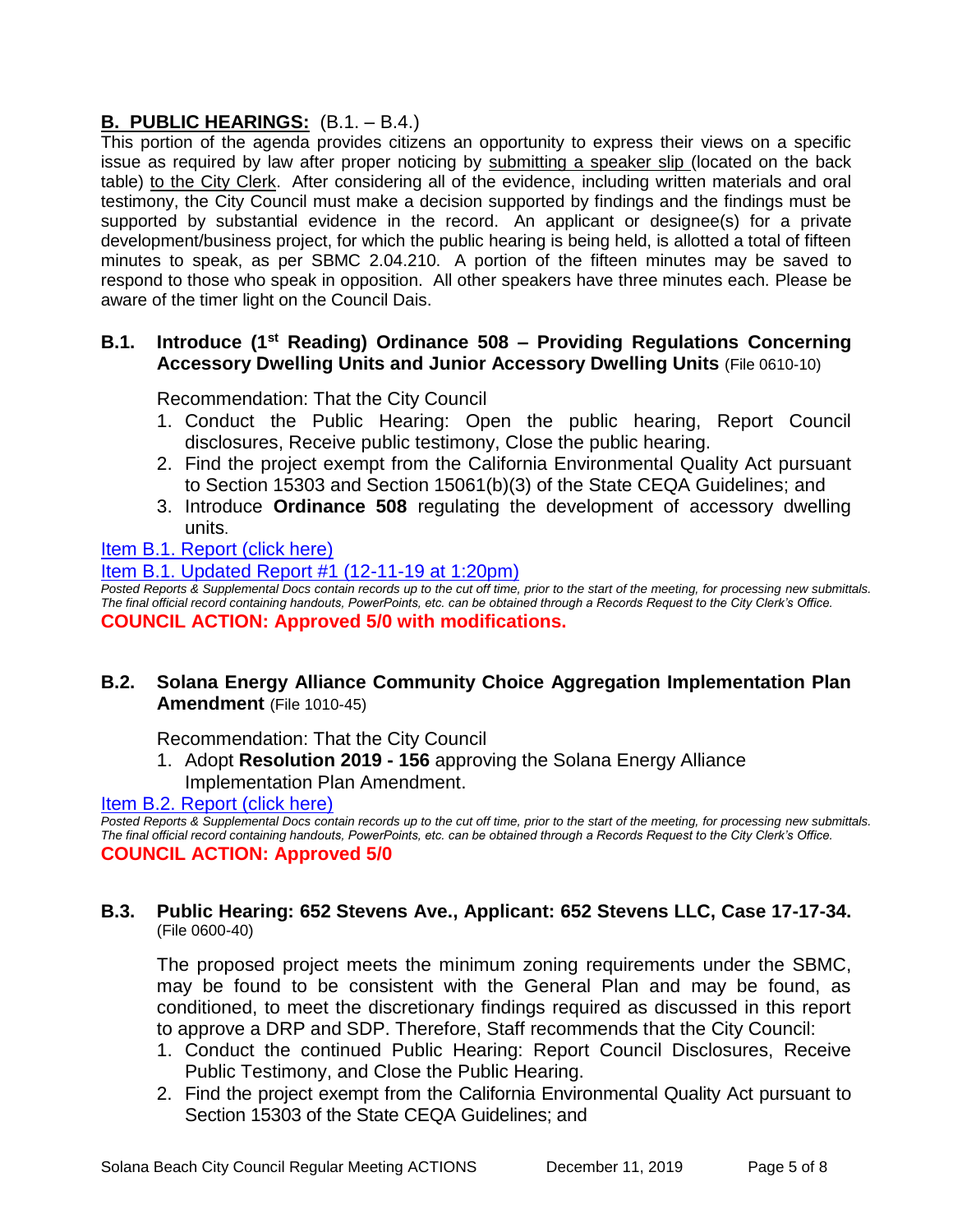3. If the City Council makes the requisite findings and approves the project, adopt **Resolution 2019-116** conditionally approving a DRP, SDP, and MEC to demolish an existing structure and construct a mixed-use development consisting of a twostory commercial dentist office and one (1) residential unit located over an ongrade off-street parking carport at 652 Stevens Avenue, Solana Beach.

[Item B.3. Report \(click here\)](https://solanabeach.govoffice3.com/vertical/Sites/%7B840804C2-F869-4904-9AE3-720581350CE7%7D/uploads/Item_B.3._Report_(click_here)_12-11-19_-_O.pdf)

[Item B.3. Updated Report #1 \(12-11-19 at 2:43](https://solanabeach.govoffice3.com/vertical/Sites/%7B840804C2-F869-4904-9AE3-720581350CE7%7D/uploads/Item_B.3._Staff_Report_Update_1_(12-11_236_pm)_-_O.pdf) pm)

[Item B.3. Supplemental Docs \(Updated 12-11](https://solanabeach.govoffice3.com/vertical/Sites/%7B840804C2-F869-4904-9AE3-720581350CE7%7D/uploads/Blue_Folder_B.3._(12-11_243pm).pdf) at 2:00pm)

*Posted Reports & Supplemental Docs contain records up to the cut off time, prior to the start of the meeting, for processing new submittals. The final official record containing handouts, PowerPoints, etc. can be obtained through a Records Request to the City Clerk's Office.* **COUNCIL ACTION: Approved 5/0**

#### **B.4. Introduce (1st Reading) Ordinance 509 – Annual Adjustment of Impact Fees**  (File 0390-23)

Recommendation: That the City Council

- 1. Conduct the Public Hearing: Open the Public Hearing, Report Council Disclosures, Receive Public Testimony, and Close the Public Hearing.
- 2. Introduce **Ordinance 509** Amending Chapter 15.50.080 of the SBMC.
- 3. Introduce **Ordinance 510** Amending Chapter 15.60.080 of the SBMC.
- 4. Introduce **Ordinance 511** Amending Chapter 15.65.080 of the SBMC.
- 5. Introduce **Ordinance 512** Amending Chapter 15.66.080 of the SBMC.

#### [Item B.4. Report \(click here\)](https://solanabeach.govoffice3.com/vertical/Sites/%7B840804C2-F869-4904-9AE3-720581350CE7%7D/uploads/Item_B.4._Report_(click_here)_12-11-19_-_O.pdf)

*Posted Reports & Supplemental Docs contain records up to the cut off time, prior to the start of the meeting, for processing new submittals. The final official record containing handouts, PowerPoints, etc. can be obtained through a Records Request to the City Clerk's Office.* **COUNCIL ACTION: Approved 5/0**

# **C. STAFF REPORTS**: (C.2.)

*Submit speaker slips to the City Clerk.*

#### **C.2. Adopt (2nd Reading) Ordinance 507 - Floodplain Overlay Zone** (File 0610-10)

Recommendation: That the City Council

1. Adopt **Ordinance 507** (2nd Reading) amending the Solana Beach Floodplain Overlay Zone (Sections 17.80.020, 17.80.090, 17.80.110, 17.80.120, 17.80.140, 17.80.150 and 17.80.200) of the Solana Beach Municipal Code.

[Item C.2. Report \(click here\)](https://solanabeach.govoffice3.com/vertical/Sites/%7B840804C2-F869-4904-9AE3-720581350CE7%7D/uploads/Item_C.2._Report_(click_here)_12-11-19_-_O.pdf) 

*Posted Reports & Supplemental Docs contain records up to the cut off time, prior to the start of the meeting, for processing new submittals. The final official record containing handouts, PowerPoints, etc. can be obtained through a Records Request to the City Clerk's Office.* **COUNCIL ACTION: Approved 5/0**

#### **WORK PLAN COMMENTS:**

*Adopted June 12, 2019*

## **COMPENSATION & REIMBURSEMENT DISCLOSURE:**

GC: Article 2.3. Compensation: 53232.3. (a) Reimbursable expenses shall include, but not be limited to, meals, lodging, and travel. 53232.3 (d) Members of a legislative body shall provide brief reports on meetings attended at the expense of the local agency "*City*" at the next regular meeting of the legislative body.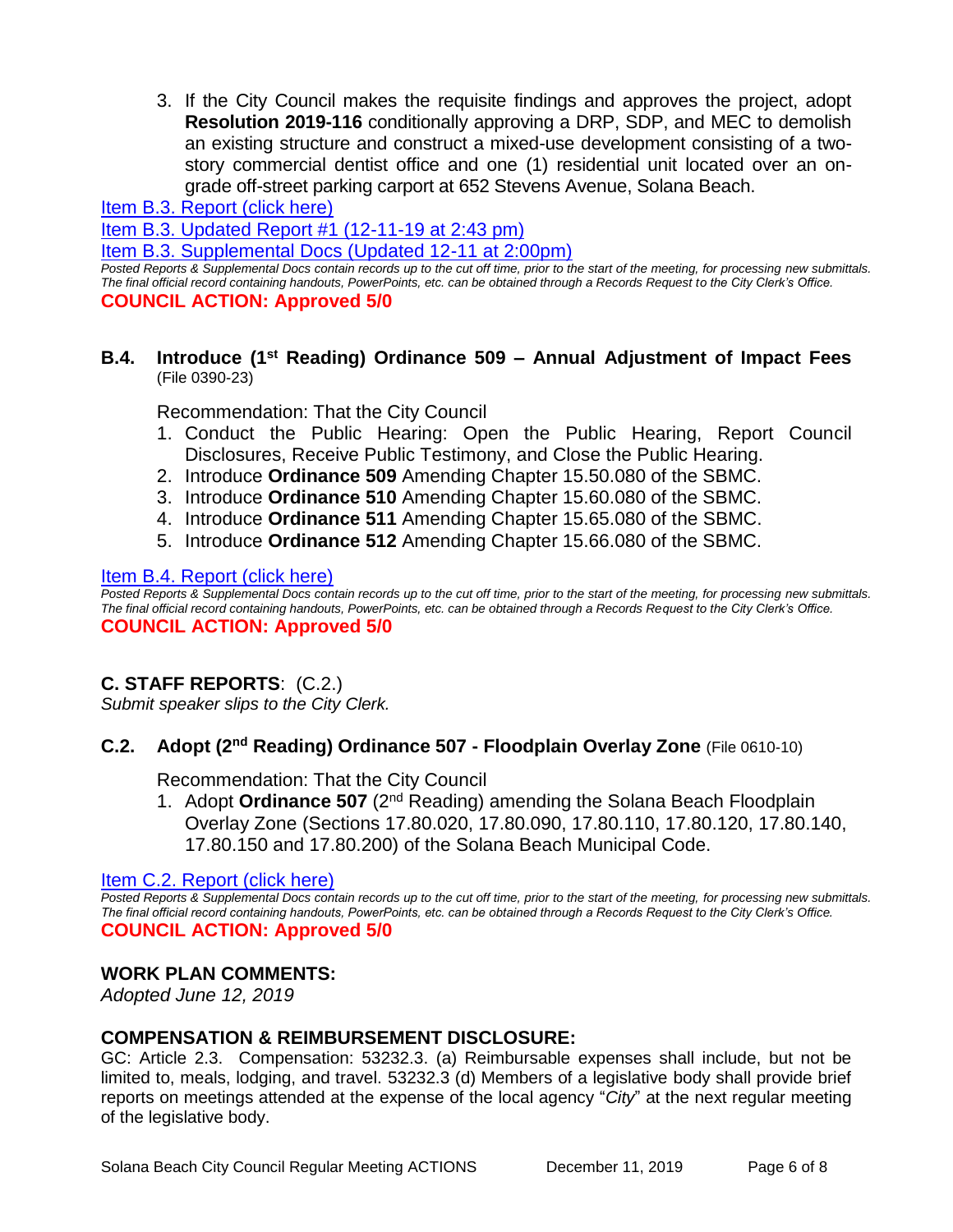# **COUNCIL COMMITTEE REPORTS:** [Council Committees](https://www.ci.solana-beach.ca.us/index.asp?SEC=584E1192-3850-46EA-B977-088AC3E81E0D&Type=B_BASIC)

## **REGIONAL COMMITTEES: (outside agencies, appointed by this Council)**

- a. City Selection Committee (meets twice a year) Primary-Edson, Alternate-Zito
- b. County Service Area 17: Primary- Harless, Alternate-Edson
- c. Escondido Creek Watershed Authority: Becker /Staff (no alternate).
- d. League of Ca. Cities' San Diego County Executive Committee: Primary-Becker, Alternate-Harless and any subcommittees.
- e. League of Ca. Cities' Local Legislative Committee: Primary-Harless, Alternate-Becker
- f. League of Ca. Cities' Coastal Cities Issues Group (CCIG): Primary-Becker, Alternate-Harless
- g. North County Dispatch JPA: Primary-Harless, Alternate-Becker
- h. North County Transit District: Primary-Edson, Alternate-Becker
- i. Regional Solid Waste Association (RSWA): Primary-Hegenauer, Alternate-Becker
- j. SANDAG: Primary-Zito, 1<sup>st</sup> Alternate-Edson, 2<sup>nd</sup> Alternate-Becker, and any subcommittees.
- k. SANDAG Shoreline Preservation Committee: Primary-Hegenauer, Alternate-Zito
- l. San Dieguito River Valley JPA: Primary-Hegenauer, Alternate-Zito
- m. San Elijo JPA: Primary-Zito, Primary-Becker, Alternate-City Manager
- n. 22<sup>nd</sup> Agricultural District Association Community Relations Committee: Primary-Edson, Primary-Harless

## **STANDING COMMITTEES: (All Primary Members)** *(Permanent Committees)*

- a. Business Liaison Committee Zito, Edson.
- b. Fire Dept. Management Governance & Organizational Evaluation Harless, Hegenauer
- c. Highway 101 / Cedros Ave. Development Committee Edson, Becker
- d. Parks and Recreation Committee Zito, Harless
- e. Public Arts Committee Edson, Hegenauer
- f. School Relations Committee Hegenauer, Harless
- g. Solana Beach-Del Mar Relations Committee Zito, Edson

# **ADJOURN:**

# *Next Regularly Scheduled Meeting is January 8, 2020*

*Always refer the City's website Event Calendar for updated schedule or contact City Hall. [www.cityofsolanabeach.org](http://www.cityofsolanabeach.org/) 858-720-2400*

#### **AFFIDAVIT OF POSTING**

*STATE OF CALIFORNIA COUNTY OF SAN DIEGO CITY OF SOLANA BEACH*

Solana Beach City Council Regular Meeting ACTIONS December 11, 2019 Page 7 of 8

§